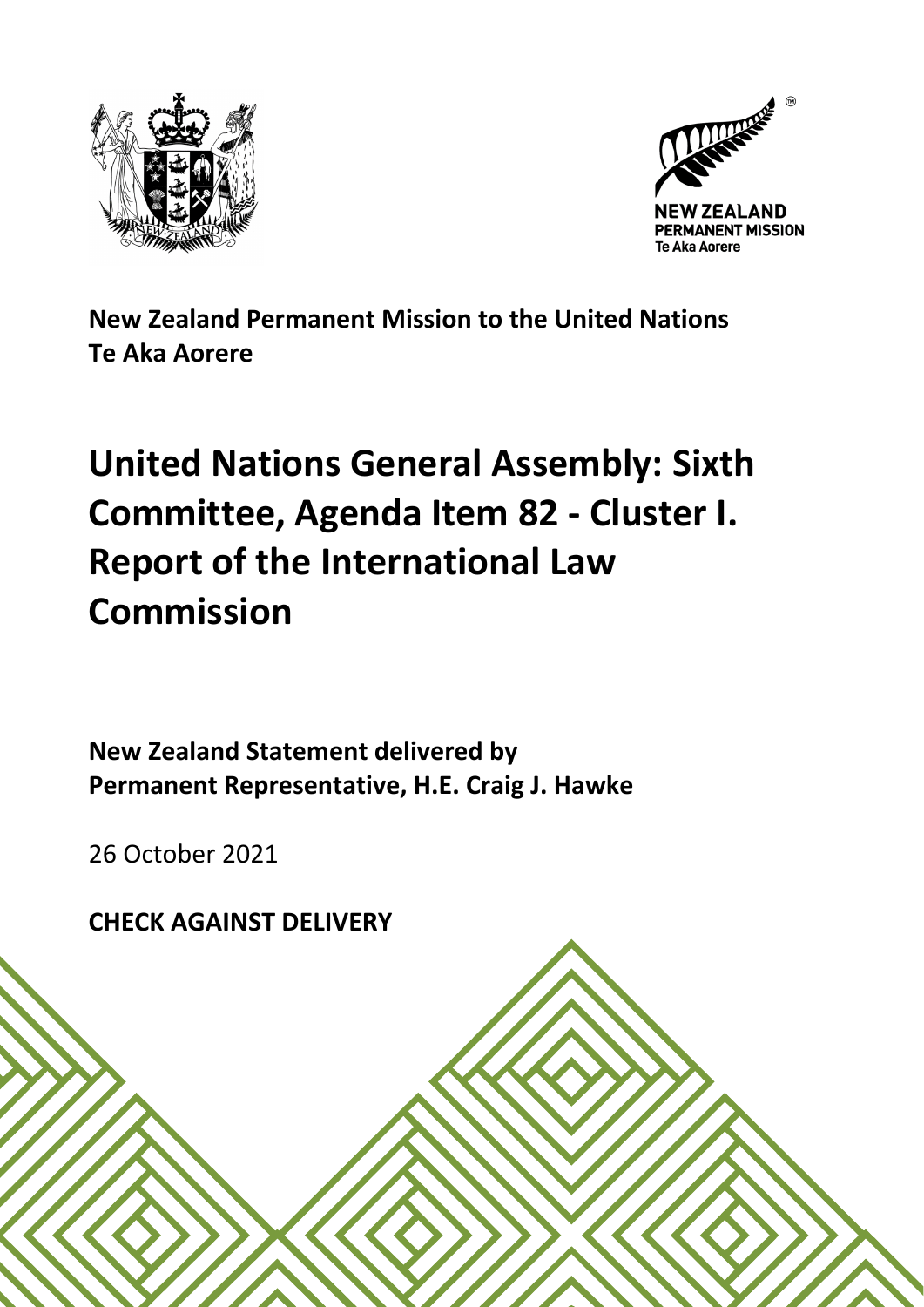Thank you Chair,

New Zealand thanks the International Law Commission and each of its Commissioners for the report on the work of the seventy-second session. We also thank the Chair, Mr Mahmoud Hmoud, for his introduction of the report.

For New Zealand, COVID-19 has underscored the importance of international law in supporting global cooperation amongst States to address shared challenges. The Commission is a critical institution in this regard and New Zealand has deep appreciation for the Commission's work on the progressive development and codification of international law.

For these reasons, New Zealand is proud to have nominated Dr Penelope Ridings for election to the ILC, for the term beginning in 2023. Dr Ridings is also co-nominated by the governments of Australia, Canada, and Sierra Leone, and we believe that she would make a valuable contribution to the future work of the Commission.

We acknowledge that due to the COVID-19 pandemic, the seventysecond session originally scheduled for 2020 had to be postponed, and we commend the Commission for holding the session earlier this year under challenging circumstances and for nevertheless producing a substantive report. We also thank the Secretariat for their hard work in making the session possible.

I will now turn to the substance of the report relating to the first cluster, beginning with Chapter Four on the Protection of the Atmosphere.

New Zealand expresses its deep appreciation to Special Rapporteur, Mr Shinya Murase, and the Drafting Committee for their excellent work on the draft preamble and guidelines on the protection of the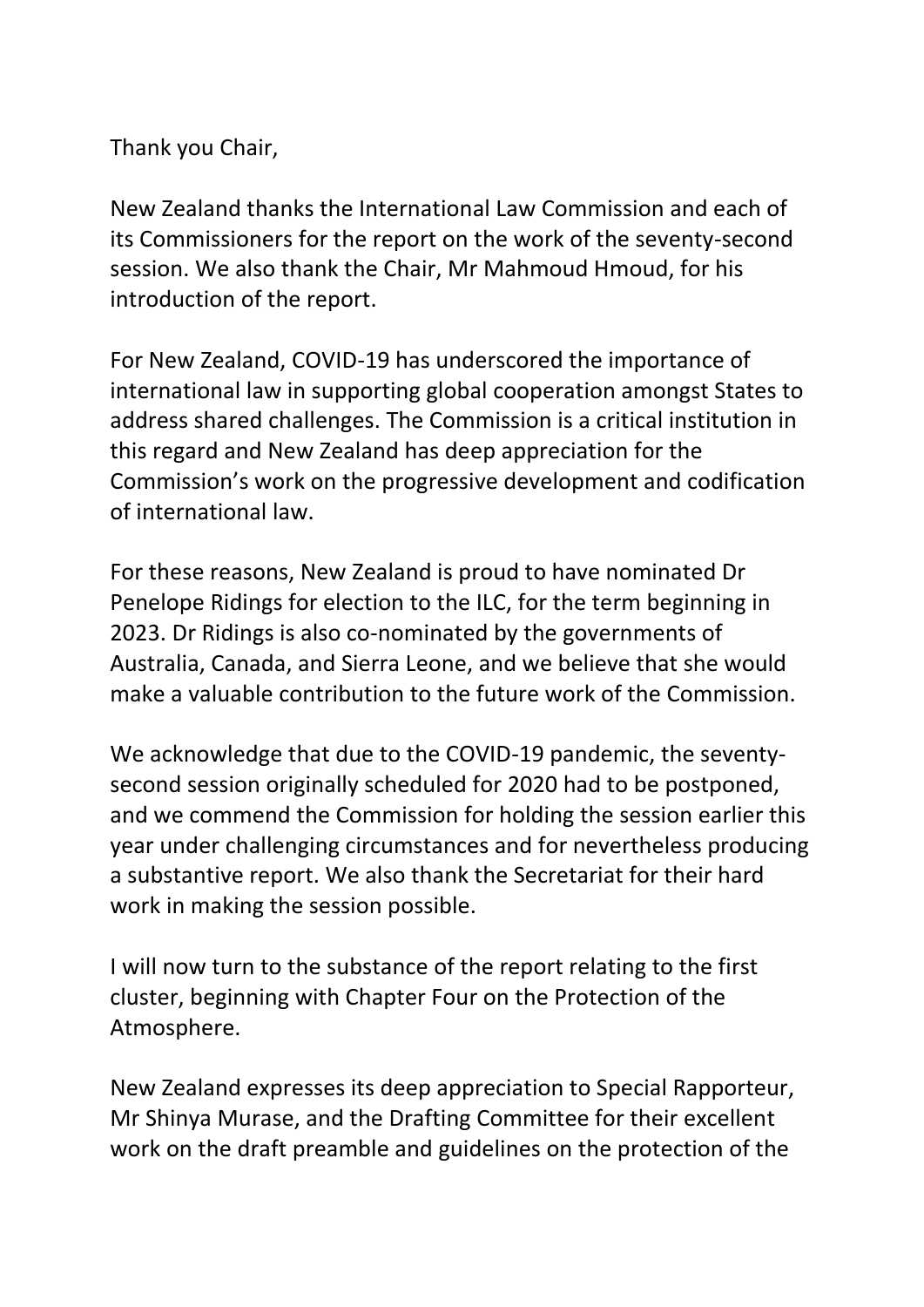## Page 3 of 4

atmosphere. We consider that the rules of international law relating to the protection of the atmosphere and other relevant rules of international law should be identified, interpreted and applied in a coherent manner, to the extent possible. New Zealand welcomes the referral of the draft preamble and guidelines to the General Assembly to note in a resolution and ensure their widest possible dissemination.

We appreciate the emphasis that atmospheric pollution and atmospheric degradation are a common concern of humankind and that the utilization of the atmosphere should be undertaken in a sustainable manner, given it is a natural resource with a limited assimilation capacity. New Zealand supports the references in the preamble and the guidelines that special consideration should be given to persons and groups particularly vulnerable to atmospheric pollution and atmospheric degradation, including indigenous peoples, people of least developed countries and people of low-lying coastal areas and small island developing states affected by sea-level rise. The emphasis in guideline 3 on the importance of exercising due diligence in taking appropriate measures to prevent, reduce or control atmospheric pollution and atmospheric degradation is also helpful.

Turning to Chapter five, on Provisional Application of Treaties, New Zealand thanks Special Rapporteur, Mr Juan Manuel Gómez-Robledo and the Commission for their work in finalising the Guide to the Provisional Application of Treaties.

The Guide and Commentaries will be a valuable practical tool for States, supporting the development of consistent practice in this area. New Zealand also welcomes the detailed analysis in the Special Rapporteur's report on the crucial question of which rights and obligations arising from the entry into force of a treaty are triggered in the event of provisional application. In New Zealand's view,